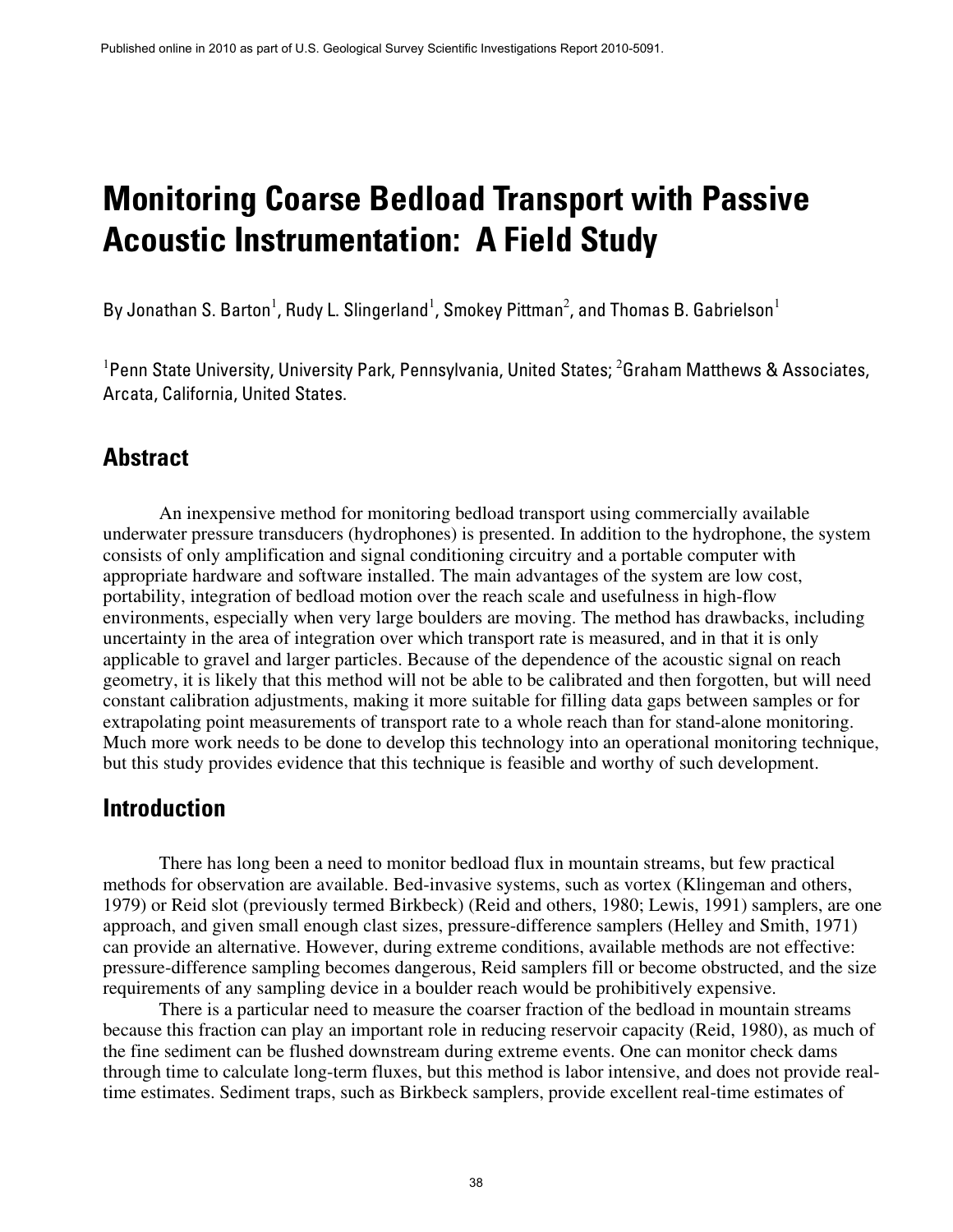bedload data but require significant initial investment for installation, and require frequent removal of accumulated sediment, especially during high-flow events. Generalization of these data to other, unmonitored catchments is problematic because the transport rate of the coarse fraction increases with a power of the fluid shear stress greater than one. Thus, a few infrequent events may be responsible for the bulk of the bedload yield.

In addition to the obvious engineering needs, recent attempts to better understand bedrock erosion in steep mountain streams (e.g. Hartshorn and others, 2002) have underscored the need for accurate bedload measurements, especially during high-flow events. Bedrock erosion is likely to be a complex function of both hydrodynamic variables and bedload transport rate. The prevailing view of fluvial bedrock erosion (e.g. Slingerland and others, 1997; Howard, 1998; Sklar and Dietrich, 1998; 2004) considers both hydraulic plucking and abrasion by bedload particles to be responsible. In addition, the presence of bedload sediment will inhibit bedrock erosion by shielding the bed from these processes (Sklar and Dietrich, 2002, 2004). Therefore, in order to predict erosion in these channels, it is necessary to have accurate measurements of the availability of abrasion tools.

This paper describes a method for measuring the flux of coarse bedload by recording the acoustic energy produced by collisions between moving sediment grains and between moving grains and the stationary bed. Results from measurements on the Trinity River, northern California, made in May 2005 show that the acoustic energy of grain collisions correlates well with bedload data obtained using traditional direct-sampling methods.

#### **Background**

Many methods have been used to measure fluvial bedload transport since the earliest basket samplers of Ehrenberger and Einstein (as described in Hubbell, 1964). In an attempt to capture the spatial and temporal variability of the transport rate, two major projects employed continuous sampling strategies in the late 1960s and early 1970s at Oak Creek, in Oregon (Klingeman and others, 1979) and at East Fork, in Wyoming (Leopold and Emmett, 1976). At about the same time, the development of the portable Helley-Smith sampler (Helley and Smith, 1971; Emmett, 1980) facilitated bedload estimation. One main disadvantage of the Helley-Smith sampler is that it does not provide continuous data, so temporal variability in the transport rate is difficult to capture. The need for continuous data, at lower cost than that of the methods developed at Oak Creek and East Fork has motivated the development of the pressure-pillow Birkbeck sampler (Reid and others, 1980; Harris and Richards, 1995). This sampler continuously records the weight of bedload that has fallen through a slot in the streambed. All of these methods are limited in the clast sizes they can measure.

Passive acoustic methods offer an opportunity to obtain spatially-integrated and continuous measurements of bedload fluxes, even during extreme transport events. They have been proposed many times over the past century in various forms. The earliest passive acoustical studies, conducted in the early 1930s, considered the impact of sediment on the vertical face of a steel box (Bedeus and Ivicsics, 1964). Some subsequent investigations have examined interparticle collisions (Johnson and Muir, 1969; Tywoniuk and Warnock, 1973; Anderson, 1976), finding that time-domain sound pressure levels measured by hydrophones increased with an increase in bedload transport rate. However, most recent studies have investigated the impacts of sediment with bed-mounted metal plates. Long-term studies monitoring the acoustic energy produced by sediment collisions with a flush-mounted plate in Switzerland were begun by Bänziger and Burch (1990), and continued by Rickenmann and Hegg (Rickenmann, 1997; Rickenmann and others, 1997; Hegg and Rickenmann, 1998, 2000). A similar device measuring the acceleration of a metal plate caused by sediment collision has been investigated in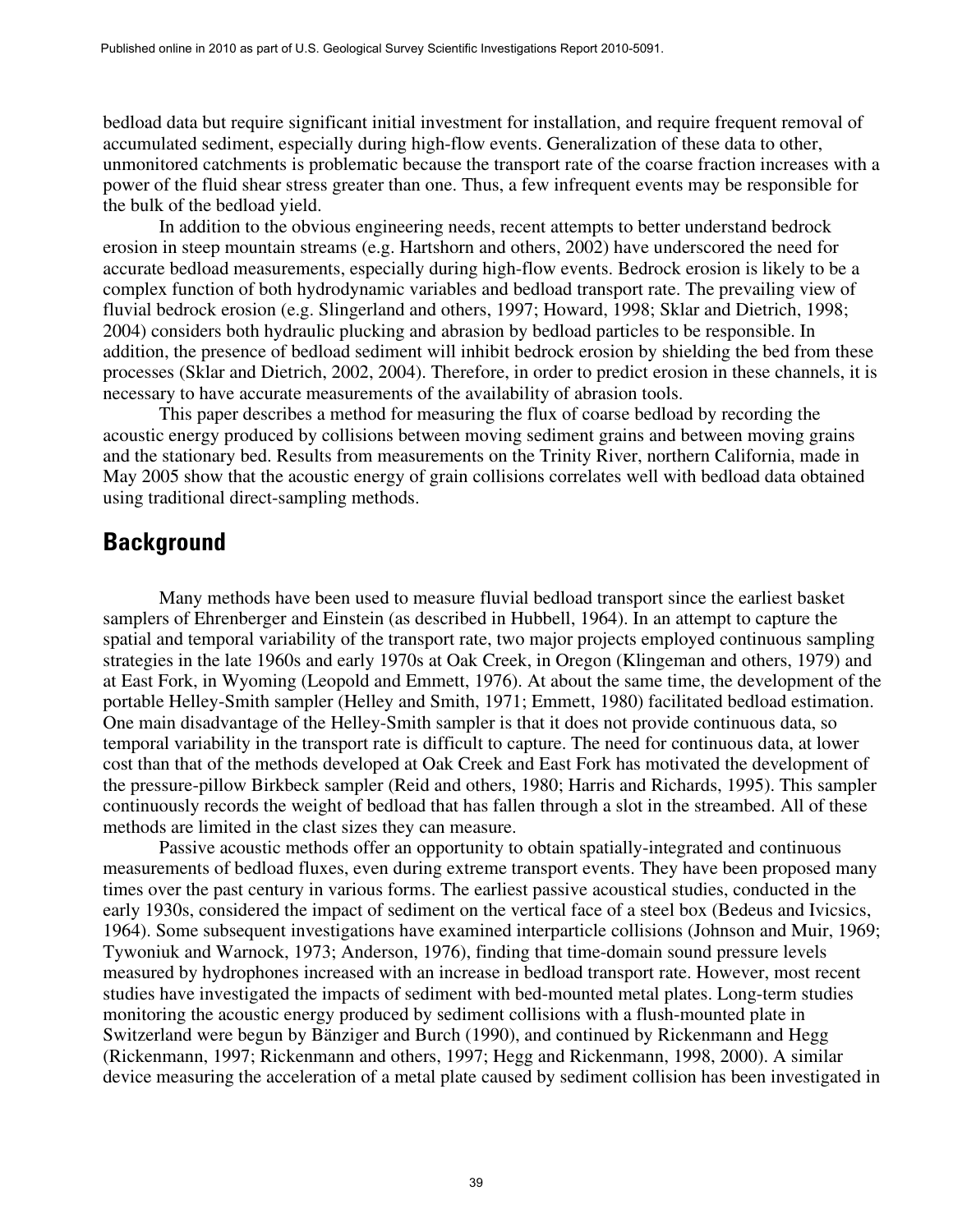Norway by Bogen and Møen (Bogen and Møen, 2001). Using a similar approach, Govi (1993), counted impulses caused by collisions of sediment grains with a poured concrete slab with a geophone network.

In the marine realm, wideband hydrophone response has been used to evaluate the distribution of acoustic frequencies generated by colliding sediment (e.g. Millard, 1976; Thorne and others, 1984; Thorne, 1985; 1986; Thorne and others, 1989; see Hardisty, 1993 for a review; Rouse, 1994; Voulgaris and others, 1994, 1995). Thorne (1986) performed experiments with artificial sediment grains in a rotating drum, and reported that the centroid frequency of the wideband distribution decreased linearly with increasing particle diameter. He also used a tripod-mounted platform that included two hydrophones, a closed-circuit video camera, and electromagnetic current meters stationed on the bed of a tidal channel. Thorne found that the particle size distributions calculated from this relationship related well to visual estimates of the size distributions of the moving bed material, as determined from underwater video. According to Thorne's relationship, typical frequencies of the acoustic signal generated by gravel impacts range from about 50 kHz for very fine (2 mm) to about 2 kHz for very coarse (64 mm) particles.

Recently, attention has also been given to the role that active acoustic methods such as those proposed by Rennie, Villard, Kostaschuk and others (see Rennie and others, 2002; Kostaschuk and others, 2004; Villard and others, 2005) may play in the analysis of bedload transport in sand-bedded systems. However, because of the dependence of active sensors on scattering by the target material, it is unlikely that these methods will be applicable to coarse-bedded systems.

Thus, previous work suggests that is theoretically possible to monitor coarse bedload transport in mountain streams using the acoustic signal of grain impacts.

#### **Acoustic System Design**

The basis of the acoustic instrumentation in this study is a Geospace, Ltd. MP-18 hydrophone, which has a flat response for frequencies below about 2 kHz. The hydrophone has been encased in a perforated 7.62-cm PVC pipe, the interior of which is filled with pieces of permeable foam. The ends of the pipe are plugged with streamlined wooden caps, one of which can be removed for access. The cable to the hydrophone leaves the pipe through the downstream cap, minimizing stress on the cable in a highflow environment. The hydrophone is connected to an adjustable-gain amplifier, which allows for onsite adaptation to the sampling environment. For most of the measurements reported here, the gain was set at 800X, but 325X was used for some of the early samples. This amplifier also includes an analog low-pass anti-aliasing filter that passes signals below 26 kHz. The filtered signal is fed to a sixteen-bit National Instruments NI-DAQCard 6036E analog-to-digital conversion card on a laptop computer. Mathworks' Matlab Data Acquisition Toolbox is used to control the sampling. One-minute long samples of the amplified and filtered voltage at 62.5 kHz are recorded. Each sample is separated by two to five seconds of time dedicated to file management. This arrangement is used because it yields sample sizes within the memory constraints of a personal computer without subsetting or subsampling. The system is not designed to run unattended, but only minor modifications would be necessary to make it so.

The costs of the system are primarily equipment costs, as there is only minimal personnel cost expected for this system in an operational mode. Equipment costs are approximately \$4000 for computer (\$1000), software (\$2000), and data acquisition card (\$1000), and \$500 for each hydrophone deployed, and approximately \$500 for amplification for each channel. Additional costs for weatherproofing, and for securing the system against theft or vandalism should also be considered.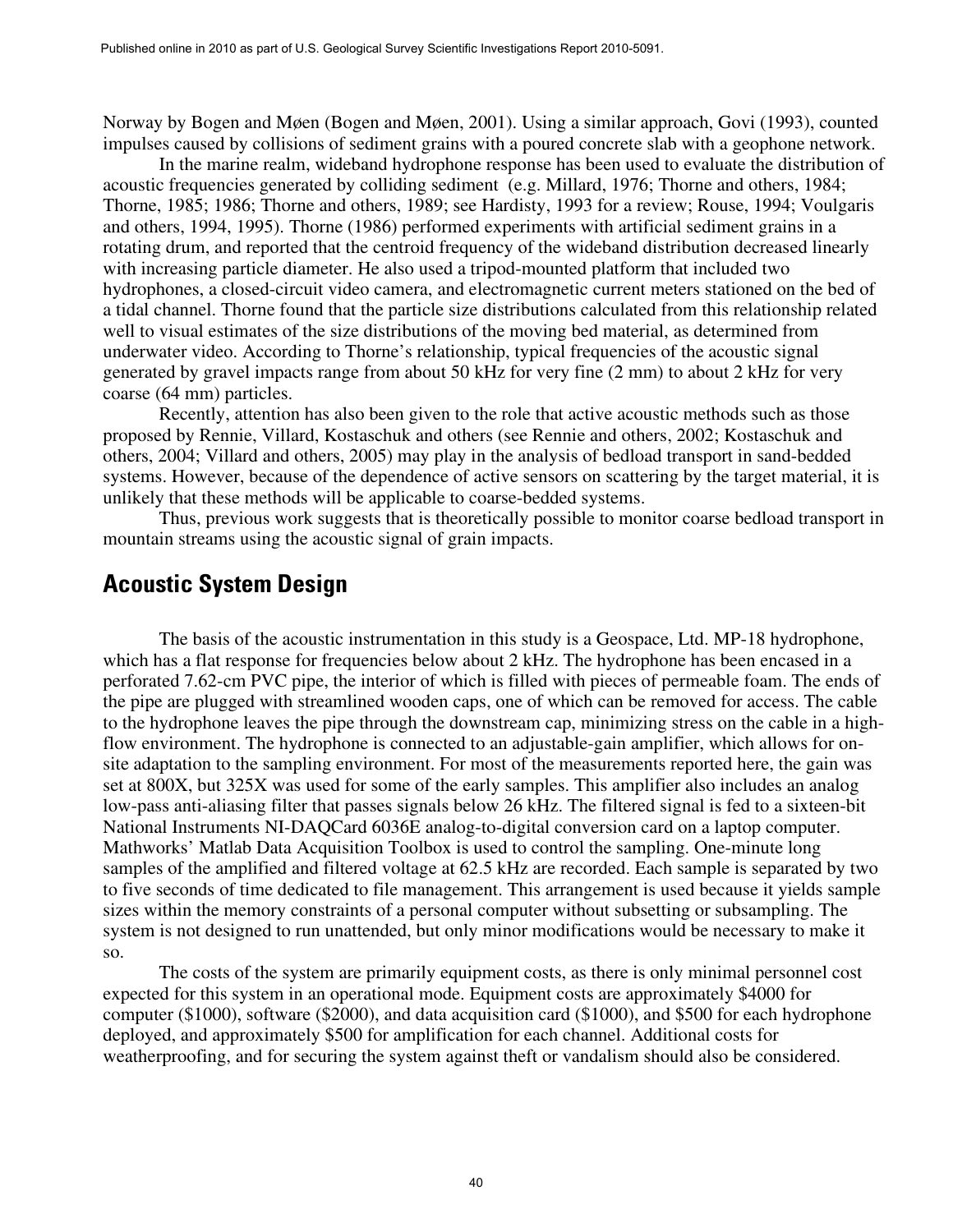

Figure 1. Schematic diagram of measurement setup. The hydrophone (in protective case) was installed about four meters downstream from the GMA cataraft installation. Shielded cable connected the hydrophone to amplification and data recording units located over the berm.

# **Examination of the Area of Integration**

A potential limitation of this method is that it yields a weighted spatial average of the transport rate. The weighting function is equivalent to the transmission loss with range, r, of the acoustic signal. In fresh water and for frequencies considered in this analysis (less than 30 kHz), over the ranges of hundreds of meters that are likely to be important, the effects of absorption and scattering are several orders of magnitude smaller than spreading losses. If the simple assumption of spherical spreading is used, an r-1 law can be applied to predict power as a function of range (in shallow water a cylindrical spreading law: r-½ may be more appropriate). The effective range of the hydrophone system is determined by the distance at which the power received from the sediment transport is equal to the power received from ambient noise sources in the river. These ambient sources may include turbulent noise around the hydrophone (reduced, but not eliminated by the instrument design), bubble collapse and cavitation noise, as well as typically small volumes of noise introduced into the river by the banks or from the air above. The impedance contrast between air and water and between rock and water makes the transfer of acoustic energy between these media relatively inefficient, however. This ambient noise floor is unlikely to be constant for different discharges, and it is difficult to measure because of the impossibility of measuring acoustic noise in the high-flow river without sediment transport. It will also depend heavily upon the channel geometry, so measurements in a flume environment will not carry over into the field. These limitations bar the calculation of the absolute area of integration for the study site.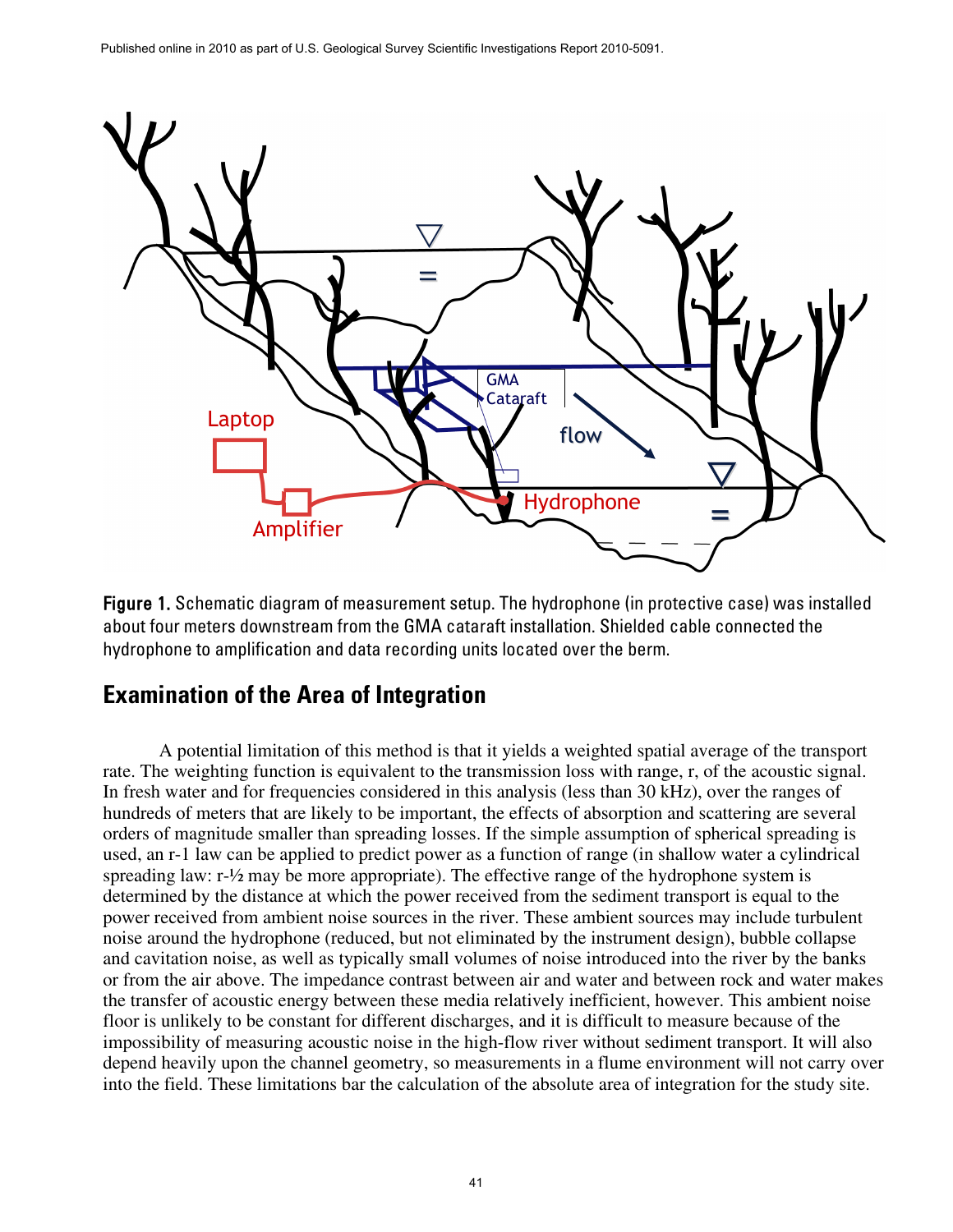Therefore, it is necessary to calibrate each site where this technology is deployed by comparison of acoustic records with traditional sampling techniques, such as pressure-difference sampling.

To investigate the role of reach geometry in controlling the observed signal strength, we conducted numerical experiments using a probabilistic bed collision model. The results of these experiments show that the reach geometry, particularly the relative distance of impacts to the sensor will play an important role in the signal strength. Because of this limitation, in situ calibration of the instrument will be necessary at each site. (Barton, 2006) An array of hydrophones, possibly using both banks of the channel, should be able to eliminate the ambiguity caused by lateral shifts in transport location.

The relative insignificance of scattering and absorption over distances of interest is important as these properties are frequency dependent, and should therefore depend upon grain size. The transmission loss, however, should be dominated by grain-size independent spreading loss. Numerical modeling has shown that changes in diameter of the moving sediment have a minimal effect on the ability of the system to estimate bedload transport rates.

#### **Study Site and Ancillary Data**

The Trinity River watershed comprises 7640 km² of the Trinity Alps of Northern California. The basin is forested, though heavily logged in the past half-century. The Trinity and Lewiston dams, constructed in 1961 as part of the U.S. Bureau of Reclamation Central Valley Project, restrict flow from the upper 1860 km² of the basin. Channel flushing release flows have been conducted for several years at this site, mainly driven by salmon fisheries interests. Douglas City, located 25 km downstream from Lewiston Dam, was selected as the test site for this study, as ongoing sediment sampling was in place, and because relatively coarse sediment had been observed in transport during previous floods. In addition, flow information was available from a USGS gauge (#11525854: Trinity R. at Douglas City) located 150 m upstream from the site. Sediment size distribution data has not yet been published for this site. However, analysis of provisional data from the pressure-difference sampling conducted at the time of this study shows a strongly bi- or tri-modal distribution, with one coarse mode and one or two fine modes. Table 1 shows parameters of representative size distributions taken during the dam release.

| <b>Mean Time of Sample</b>   | Water discharge<br>$m^3s^{-1}$ | $D_{15}$<br>mm | $\mathbf{D}_{\mathbf{50}}$<br>mm | $D_{85}$<br>mm |
|------------------------------|--------------------------------|----------------|----------------------------------|----------------|
| Bedload<br>08 May 2005 14:00 | 210.                           | 0.75           | 3.2                              | 27             |
| Bedload<br>11 May 2005 16:00 | 204                            | 2.8            | 11.2                             | 34             |
| Bedload<br>13 May 2005 11:00 | 203                            | 1.5            | 38                               | 86             |
| Pebble Count<br>12 Aug 2006  | n/a                            | 30             | 64                               | 144            |

Table 1. Representative sediment size distributions. The pebble count data was collected and analyzed by Wes Smith for Graham Matthews & Associates in August, 2006, during low water.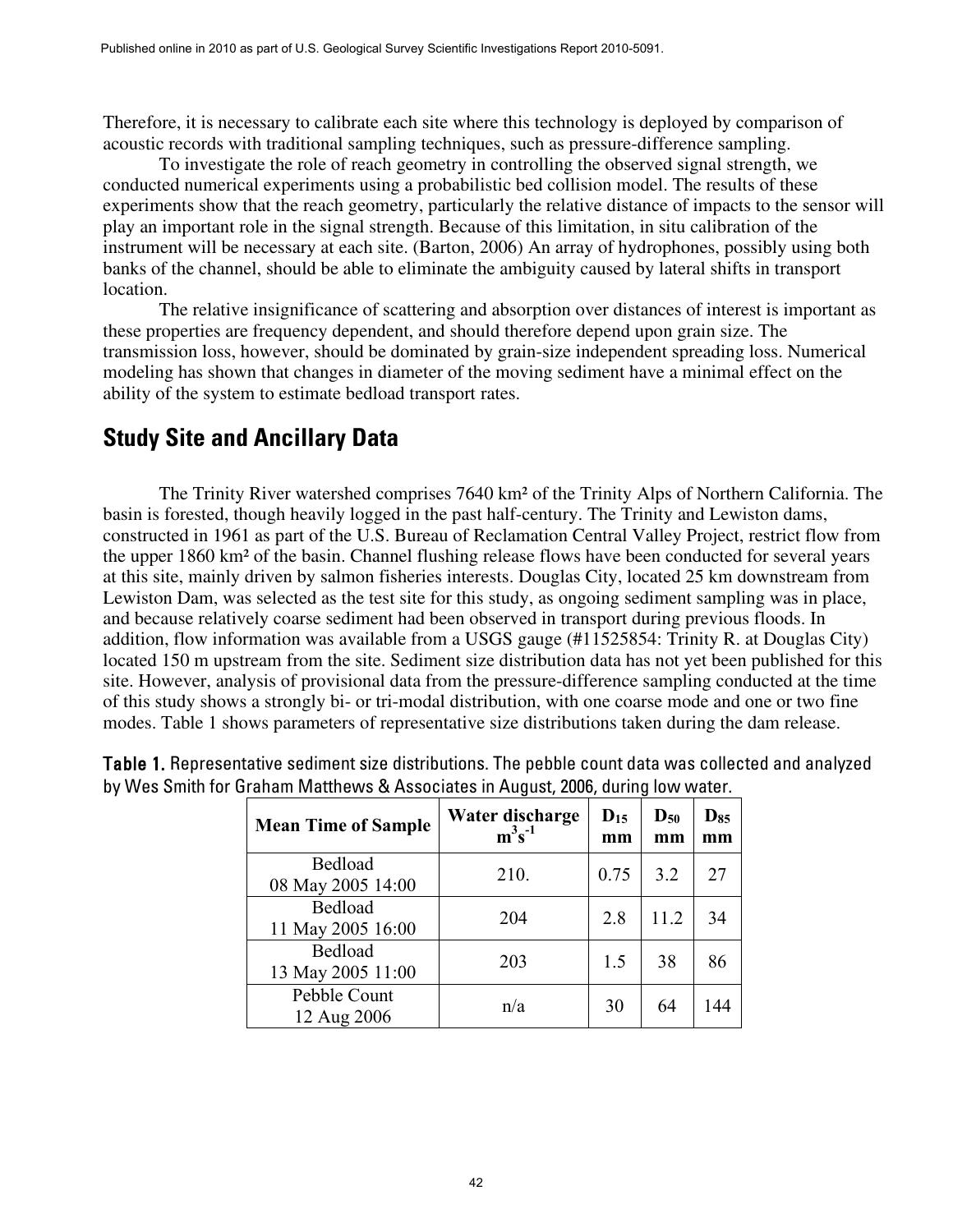Acoustic data was collected over the peak discharge of the release, from 6 to 19 May 2005, during which time, the channel width varied from 31.7 to 56.4 m, and the water depth varied from 2.13 to 2.89 m. The channel cross-section at this site and at these stages is approximately trapezoidal, with water depth reaching 85% of its maximum within 15 m of each bank. A substantial body of literature exists on sediment studies on the Trinity River (e.g. Wilcock and others, 1996a; Wilcock and others, 1996b), though most of previous descriptions focused on study sites upstream from Douglas City.

In order to test the method, two simultaneous, independent estimates of bedload were made on the same study reach. Measurements were taken with a hydrophone case anchored in the river bed on the right bank of the river and four meters downstream of a tethered cataraft used by Graham Matthews and Associates (GMA) to obtain bedload measurements using pressure-difference samplers. Observations by GMA indicate that the closest moving coarse bed material was located approximately 10-12 m from the hydrophone during the study.

Pressure-difference sampler data were selected as the control data for this experiment because they represented the best available dataset in an environment with predictable high-flow events. High temporal and spatial resolution sampler data, such as that available from Birkbeck samplers, was not available in a dam-release setting with high flow, pavement breaking events. Pressure-difference bedload transport data were collected during the Trinity flow release from 6 to 31 May 2005. Sampling was conducted from cataraft-based sampling platforms (6-m inflatable tubes supporting a deck, crane and towers) that were specifically developed for use on the Trinity River at sites where infrastructure for high flow sampling (bridge, cableway, etc.) was not in place. Two different samplers were used: a 0.15by 0.15-m Helley-Smith sampler (3.22 expansion ratio), and the 0.30- by 0.15-m Toutle River 2 sampler (1.4 expansion ratio) (Childers, 1992).

Transport rates were computed for each size fraction using the standard methods of the USGS as described in Edwards and Glysson (1999).

Statistical analysis of the acoustic data collected during the pressure-difference sampling period and data collected immediately before or after a sampling period showed no significant bias caused by the noise produced by the pressure difference sampler. Qualitative analysis in the field also indicated that the sounds produced by the sampler on the bottom were insignificant compared with the noise of the gravel movement in the area of integration.

#### **Results and Discussion**

Theory and laboratory experiments predict a linear relationship between total acoustic power and the transported mass of bedload (Jonys, 1976, Thorne, 1986 #15). Total acoustic power was estimated by averaging sixty rectangular-windowed, one-second power spectral densities to obtain a power spectral density for each one-minute sample, which was thereafter numerically integrated over frequency between 10 and 14809 Hz. To test the correlation between total acoustic power with bedload transport rate, the acoustic power was averaged over the entire GMA sampling period, which was typically about one hour, under the assumption that the GMA sampling technique provides an estimate of the average transport rate over the sampling interval.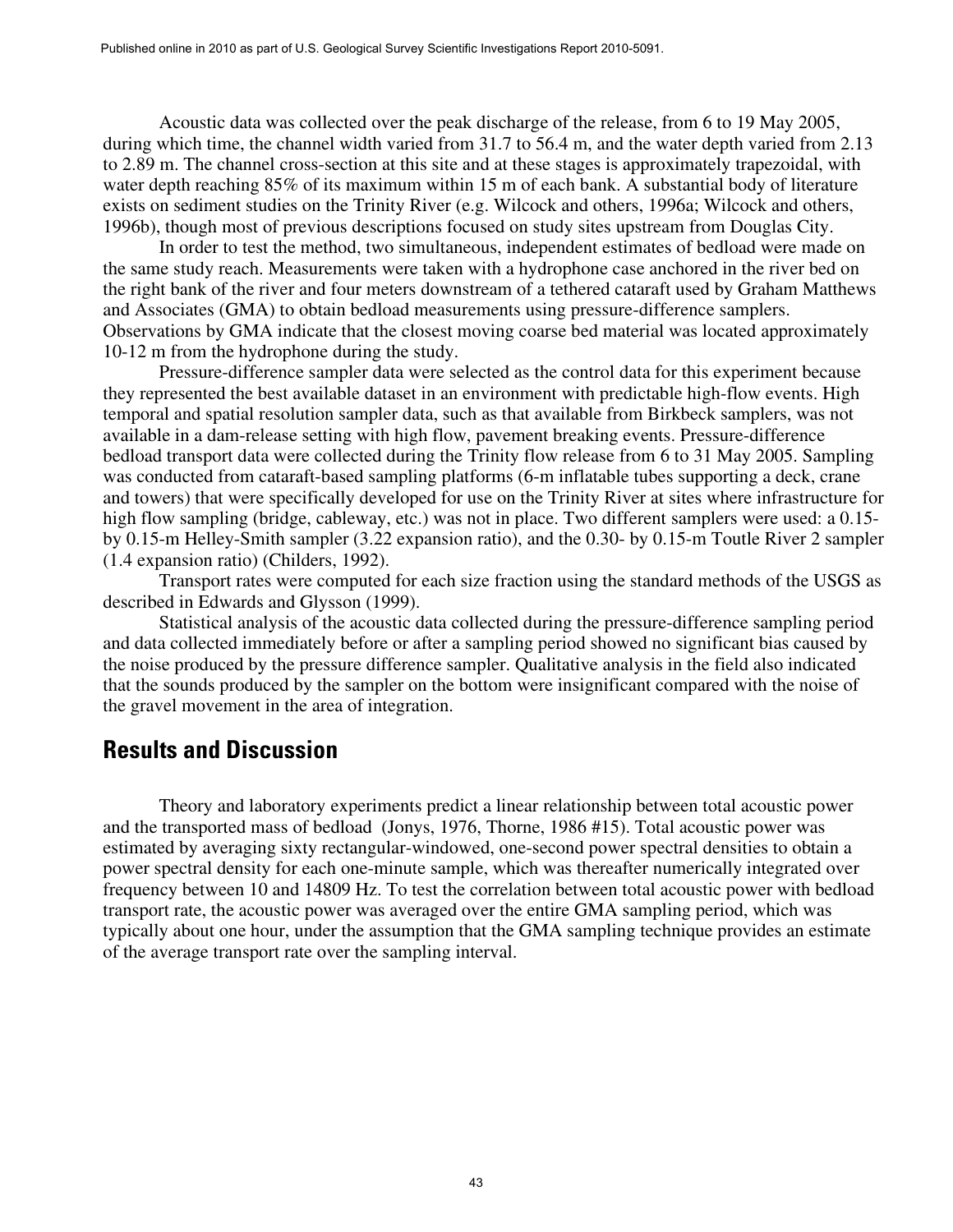

Figure 2. Correlation plot between temporally-averaged total acoustic power (totaled over the frequency range of 10 to 14809 Hz) and bedload transport rate from the Toutle River 2 sampler. Error bars show  $\pm 2$ standard errors of the temporal mean. The Pearson's correlation coefficient R is 0.758, with a p-value of 0.0180. Confidence interval for the regression parameters assumes Gaussian error. See text for details.

A least-squares linear regression of total acoustic power as a function of bedload transport rate was performed using the nine GMA TR-2 observations for which contemporaneous acoustic data were available (Figure 1), under the assumption that acoustic pressure is linear with respect to amplifier output voltage. Only the nine TR-2 measurements were used because anecdotal evidence from field researchers suggests that the TR-2 and the 0.15-m Helley-Smith may not yield equivalent measurements of bedload transport. These anecdotal reports are consistent with results obtained by Vericat et al. (2006) for smaller pressure-difference sampler sizes. The three TR-2 measurements from 20 May were not included because there was no acoustic data collection on that date. The relationship is linear with respect to mass; Pearson's correlation coefficient is 0.76, with a p-value of 0.018 indicating a significant correlation. Because of the paucity of data, it was impossible to reserve a test population for rigorous evaluation of the effectiveness of the prediction; however, a qualitative evaluation is possible using the seven remaining GMA observations. The trapping efficiency of the TR-2 for grain sizes as large as those in the Trinity River has not been evaluated (Childers, 1992), and the dataset acquired in this study is not sufficient to perform such an analysis. It is likely to be biased (see Vericat and others, 2006), but as the largest available portable sampler, it must be treated as the best available data.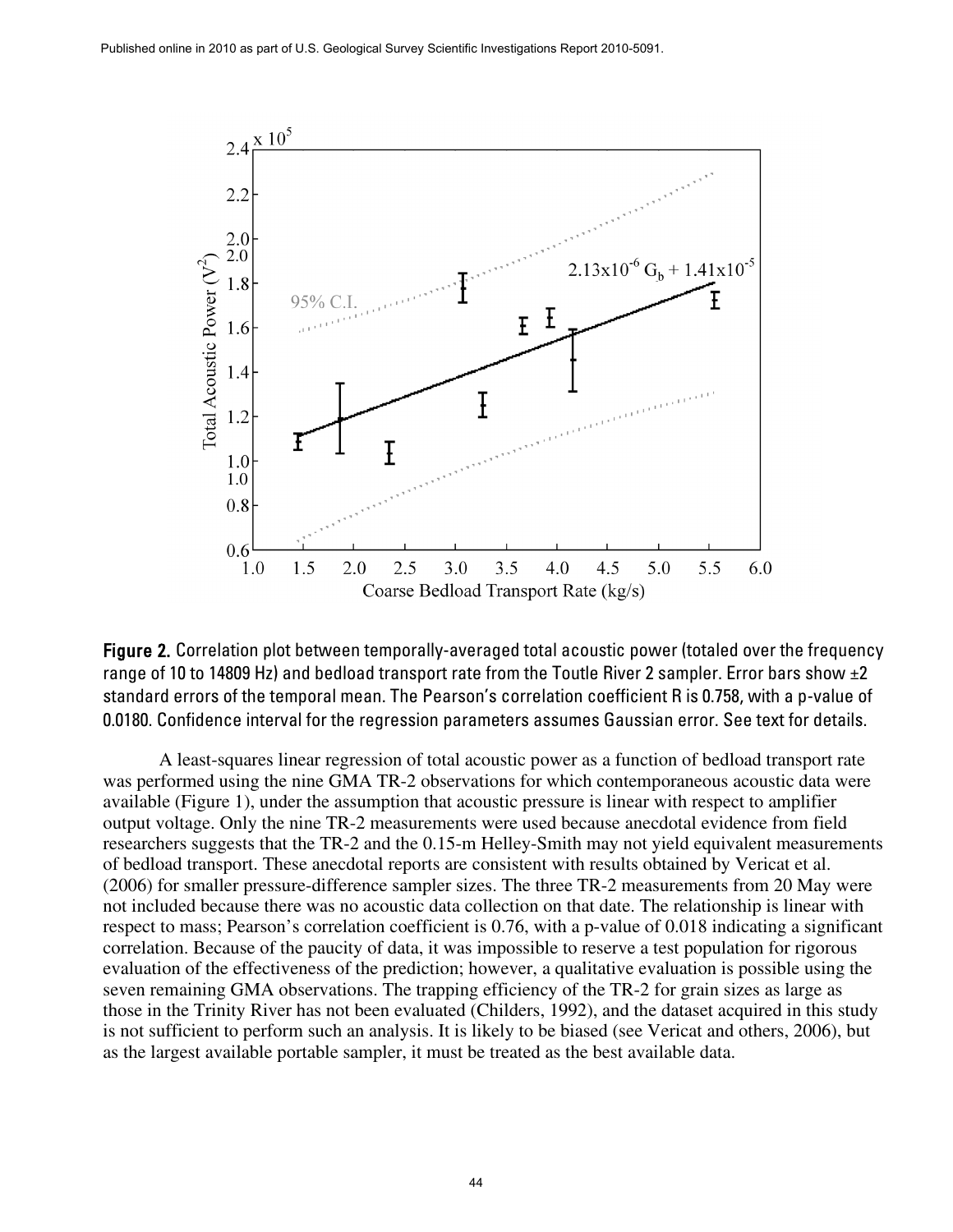

Figure 3. Predictions of coarse (>8 mm) bedload transport rate from one-minute-averaged acoustic power (small dots) over the study interval plotted with the water discharge (solid line) and GMA Helley-Smith and TR-2 observations (solid and hollow stars). The solid stars are those points that were used in the least-squares regression shown in Figure 1.

The linear best-fit model was used to predict bedload fluxes during the entire acoustic sampling period. Results are plotted in Figure 2, along with the water discharge over the measurement interval, and sixteen GMA observations during this period. Heavy rains and the presence of large quantities of woody debris on the river on 8 and 9 May 2005 have restricted the sampling during the peak of the flood. As a result, the GMA transport rate estimate for 8 May is based on a partial sample. Except for three of the four Helley-Smith measurements, the GMA observations sit well within the range occupied by the acoustic predictions. On days when multiple GMA observations were made, the range of values reported by GMA is consistent with the range of values predicted by the acoustic method. It is worth noting here that under close examination the cloud-like appearance of the acoustic data (Fig. 2) resolves itself into definite oscillations (Fig. 3), with two or three data points on each peak, suggesting that the variance is not entirely random.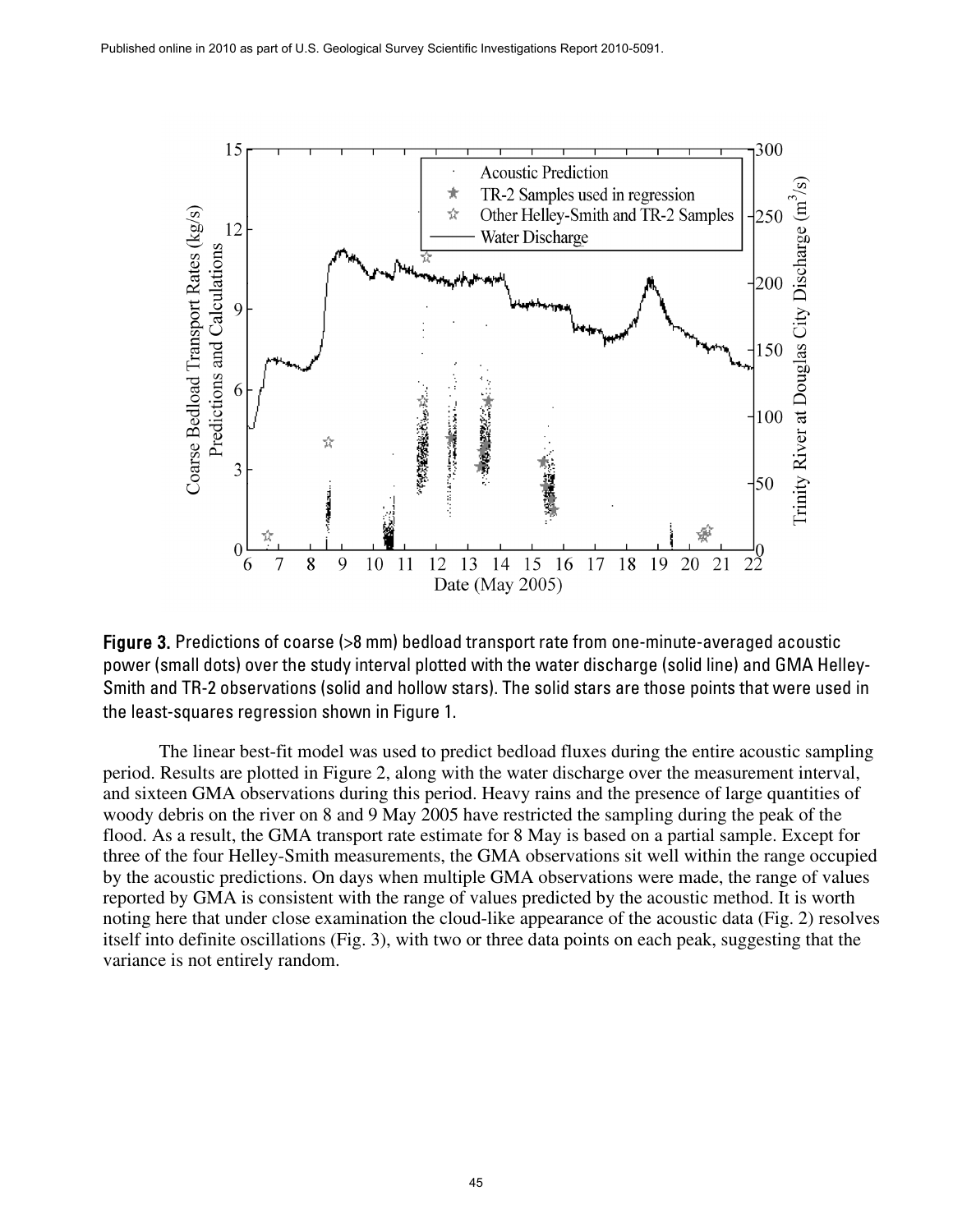

Figure 4. Detail of bedload transport predictions for 13 May 2005. The grey dots are the one-minute predicted values; the thin lines are interpolations as a visual aid. The thick curve is the result of a 10 minute moving window median filter. Inset is the power spectral density of the one-minute data. Note that the inset horizontal axis is descending in period.

It has been suggested (e.g. Clifford and others, 1990) that acoustic noise will correlate strongly with discharge because of bubble collapse and turbulence-induced noise. Figure 4 shows the relationship between acoustic power and water discharge. The dramatic rise in acoustic power well after the peak in water discharge cannot be attributed to hydraulic noise, which we postulate would be the same for identical discharges on the rising and falling limbs of the hydrograph. We attribute this power rise to increased bedload transport during the falling stage, although the hysteresis pattern in this plot is reversed when compared to the traditional view of sediment transport in a flood. A review of the GMA data from Douglas City during the 2004 release shows a similar pattern in the days immediately surrounding the peak flow. This type of hysteresis loop (counterclockwise) is consistent with a system that experiences a delay in sediment supply to the study site (Nistor and Church, 2005). If we assume a bedload migration rate of between 0.009 and 0.012 m/s, which is well within the range given in the literature for bedload sheet migration (e.g. Whiting and others, 1988), the delay in sediment supply observed in the hysteresis loop is consistent with that which would be observed for a slug of sediment moving downstream from the Indian Creek delta.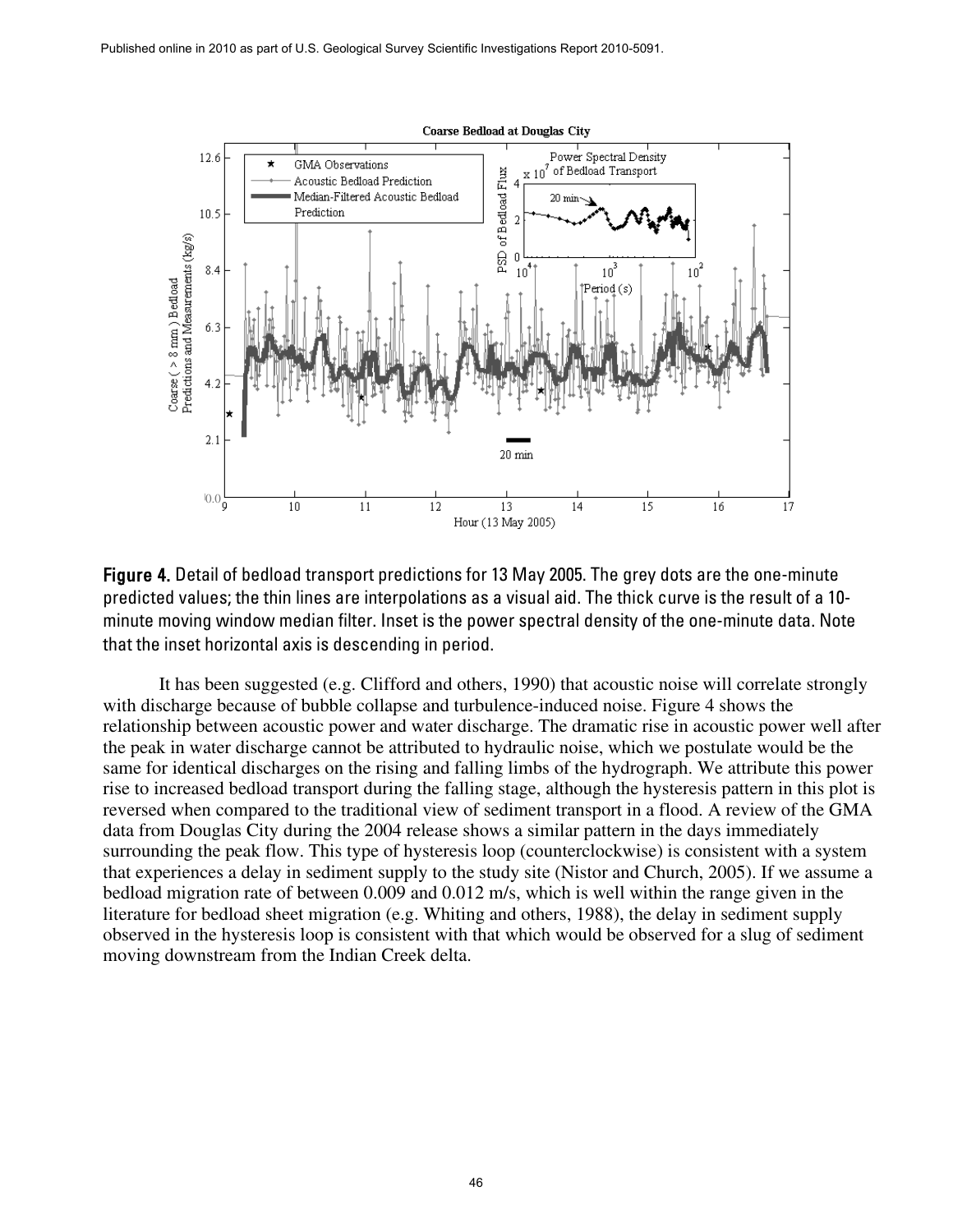

Figure 5. Relationship between mean acoustic power and mean discharge. Each daily value was calculated by averaging the acoustic samples collected on that day, and averaging linear interpolations of the 15-minute discharge data for each acoustic data point. The numbers indicate the date in May 2005. The ellipses indicate two standard errors of the means. Relatively few data points were collected on 17 May, because of rain, which may partly explain the large uncertainty in the data on that date.

Smoothing of the one-minute predictions, using a ten-minute moving-window median average (which reduces the importance of sudden spikes of limited duration), reveals distinct peaks and troughs in the power of the acoustic signal, and by inference, in the bedload transport (Figure 3). Interpretation of the spectral content of the one-minute predictions shows several interesting periodicities in the bedload transport rate. In particular, the lowest frequency peak that is captured by the spectral analysis, at a period of about 20 minutes, is consistent with peak frequencies reported in the literature (e.g. Whiting and others, 1988) for periodic passage of bedload sheets. Higher frequency peaks may be related to periodicity in turbulent bursting phenomena known to play a significant role in bedload transport (Heathershaw and Thorne, 1985).

#### **Conclusions**

Although the data are limited, a statistically significant correlation exists between acoustic power and bedload transport. The correlation cannot be attributed to a third variable dependent on discharge such as entrained-bubble collapse or turbulence, because the acoustic power during the rising limb was strongly separated from that during the falling limb. The few data points of traditional data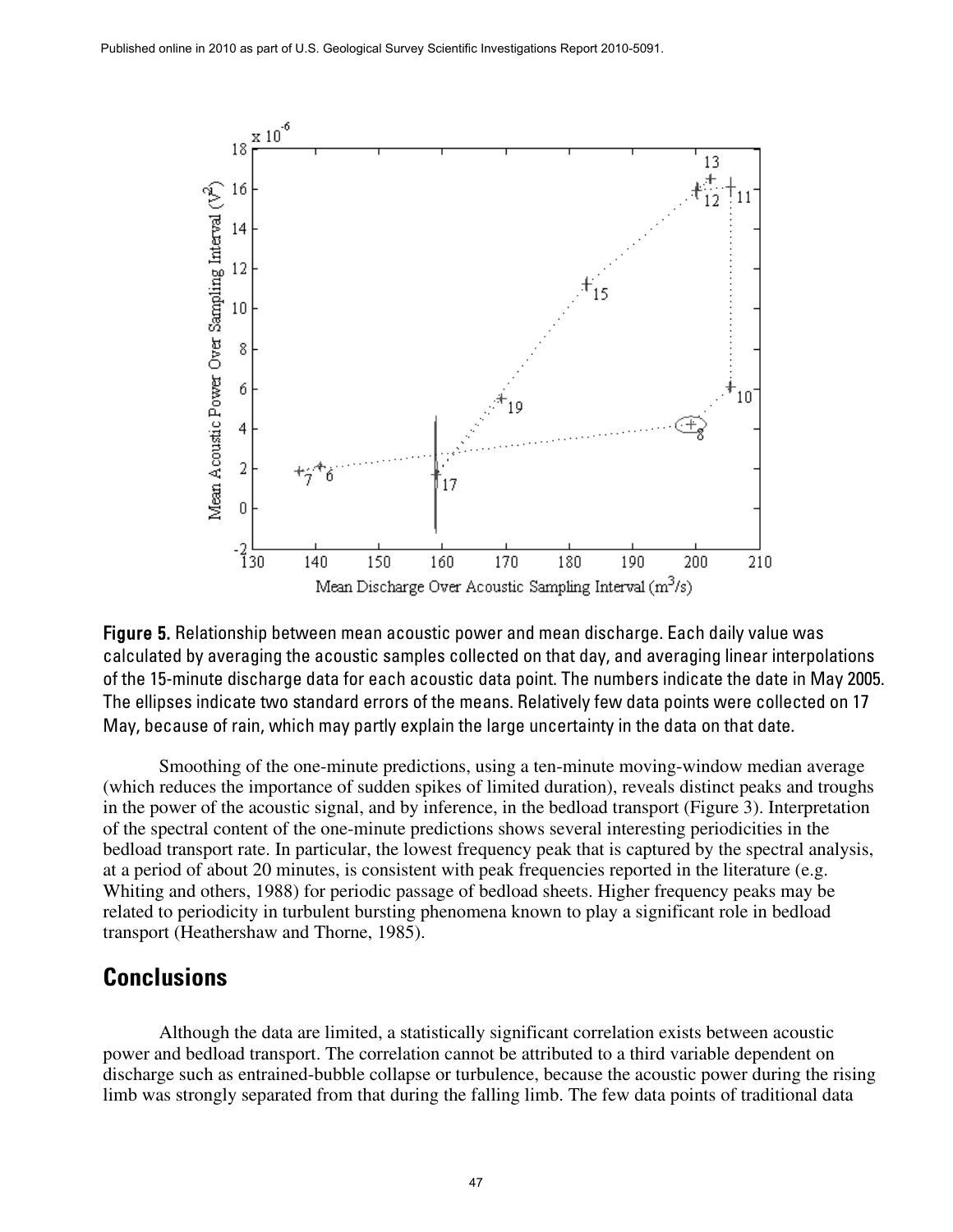collected did not allow a test population for the relationship that was developed. However, five GMA samples were omitted from the regression analysis because there were no acoustic data acquired contemporaneously. Although no rigorous test is possible with this data, it is encouraging to note that these acoustic predictions are consistent with proximate bedload observations.

Excluding transient acoustic spikes, the observed range of the acoustic data appears to result from short-term trends, rather than Gaussian scatter. Spectral analysis of the one-minute data shows several discrete frequency peaks; the lowest of these fall within the range of frequencies observed for bedload sheets.

If this model for the relationship between acoustic power and bedload transport rate is effective, we can make several observations about the bedload transport in the Trinity River at Douglas City during floods. The hysteretic relationship observed is consistent with delayed introduction of bedload material into the study reach. This delay can be explained by the travel-time necessary for bedload material to arrive at the reach from two tributary deltas.

Given the acceptance of large uncertainties by bedload transport community in the use of traditional samplers (This acceptance is supported by the fact that the BL85, a pressure-difference sampler, is the only sampling device approved for use by the U.S. Geological Survey for routine monitoring of coarse bedded streams), these results suggest that acoustic sampling can provide a predictive tool within these uncertainties—often set at a factor of two. The lower cost and higher temporal resolution of this method can augment a traditional sampling campaign and limit the number of sample points necessary for characterization of the bedload transport history.

### **Acknowledgements**

This study was partly funded by grant EAR 01-26131, awarded to R.L. Slingerland, T.B. Gabrielson and N. Hovius by the National Science Foundation. It would not have been possible without logistical assistance from John R. Gray, U.S. Geological Survey and Andreas Krause, Trinity River Restoration Project. Niels Hovius provided insightful comments on the manuscript. Thanks are also due to Knut Møen and Celso Garcia for helpful reviews.

## **References Cited**

- Anderson, M.G., 1976, An inexpensive circuit design for the acoustic detection of oscillations in bedload transport in natural streams: Earth Surface Processes, v. 1, no. 3, pp. 213-217.
- Bänziger, R., and Burch, H., 1990, Acoustic sensors (hydrophones) as indicators for bed load transport in a mountain torrent, *in* Lang, H., and Musy, A., eds., Hydrology in Mountainous Regions I — Hydrological Measurements; The Water Cycle: Lausanne, International Association of Hydrological Sciences, pp. 207-214.
- Barton, J.S., 2006, Passive acoustic monitoring of bedload in mountain streams: University Park, PA, The Pennsylvania State University, Ph.D., 107 p.
- Bedeus, K., and Ivicsics, L., 1964, Observation of the noise of bed load, General Assembly, Commission on Hydrometry: Berkeley, CA, USA, International Association of Hydrological Sciences, pp. 384-390.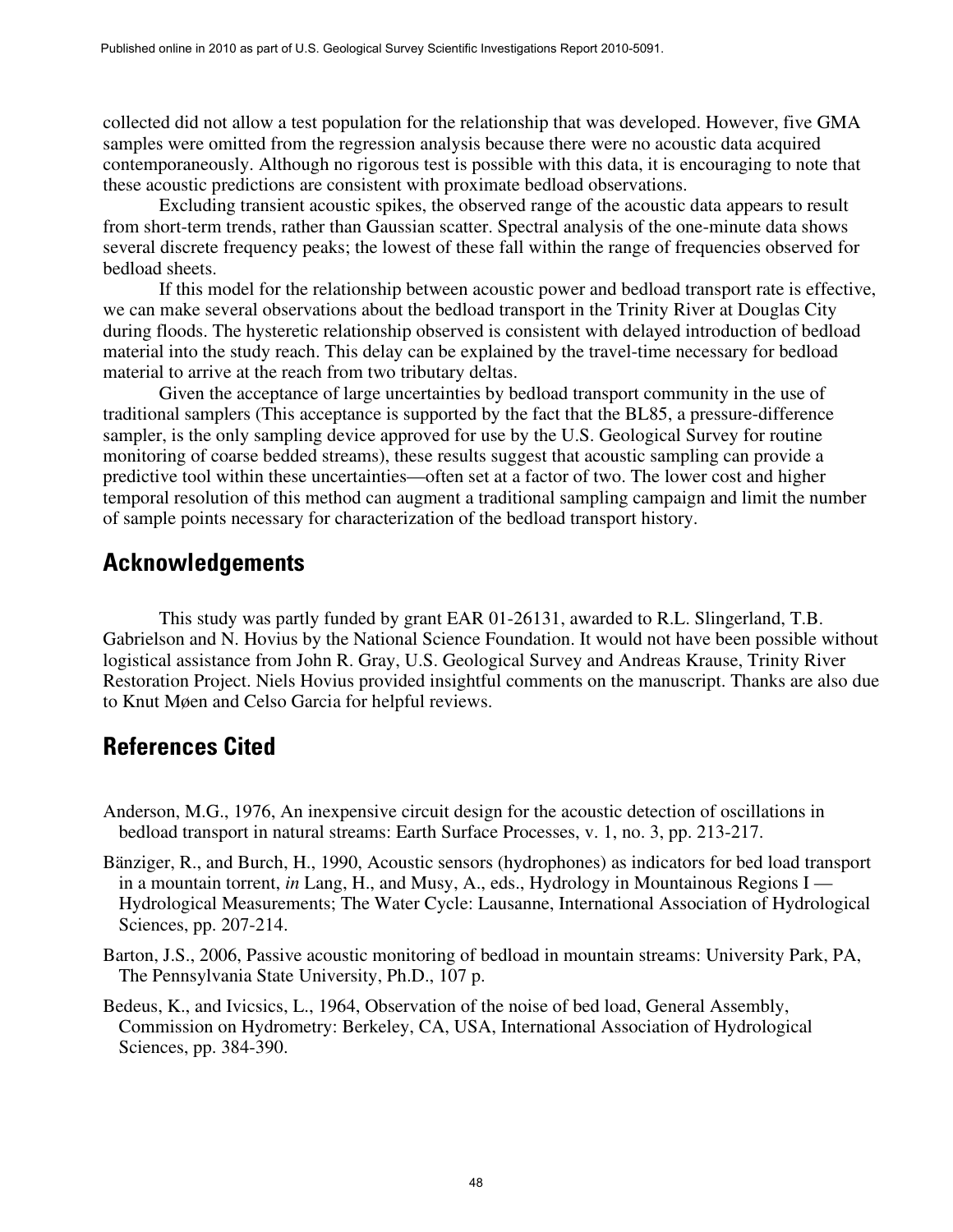- Bogen, J., and Møen, K., 2001, Bed load measurements with a new passive ultrasonic sensor, Erosion and Sediment Transport Measurement: Technological and Methodological Advances: Oslo, NO, International Association of Hydrological Sciences, pp. 181-186.
- Childers, D., 1992, Field Comparisons of Six Pressure-Difference Bedload Samplers in High-Energy Flow: U.S. Department of the Interior, U.S. Geological Survey 92-4068p. 59 p.
- Clifford, N.J., McClatchey, J., and French, J.R., 1990, Measurements of turbulence in the benthic boundary layer over a gravel bed and Comparison between acoustic measurements and predictions of the bedload transport of marine gravels — Discussion: Sedimentology, v. 37, pp. 161-171.
- Edwards, T.K., and Glysson, G.D., 1999, Field Methods for Measurement of Fluvial Sediment: U.S. Geological Survey Techniques of Water-Resources Investigations Book 3, C2, 89 p.
- Emmett, W.W., 1980, A field calibration of the sediment-trapping characteristics of the Helley-Smith bedload sampler: U.S. Government Printing Office 1139, 44 p.
- Govi, M., Maraga, F., and Moia, F., 1993, Seismic detectors for continuous bed load monitoring in a gravel stream: Hydrological Sciences Journal, v. 38, pp. 123-132.
- Hardisty, J., 1993, Monitoring and modeling sediment transport at turbulent frequencies, *in* Clifford, N.J., French, J.R., and Hardisty, J., eds., Turbulence: Perspectives on Flow and Sediment Transport: New York, John Wiley and Sons, pp. 35-59.
- Harris, T., and Richards, K.S., 1995, Design and calibration of a recording bedload trap: Earth Surface Processes and Landforms, v. 20, no. 8, pp. 711-720.
- Hartshorn, K., Hovius, N., Dade, W.B., and Slingerland, R.L., 2002, Climate-driven bedrock incision in an active mountain belt: Science, v. 297, pp. 2036-2038.
- Heathershaw, A.D., and Thorne, P.D., 1985, Sea-bed noises reveal role of turbulent bursting phenomenon in sediment transport by tidal currents: Nature, v. 316, pp. 339-342.
- Hegg, C., and Rickenmann, D., 1998, Short-time relations between runoff and bedload transport in a steep mountain torrent: IAHS Publication, v. 249, pp. 317-324.
- ---, 2000, Geschiebetransport in Wildbächen Vergleich zwischen Feldmessungen und einer Laborformel: Interpraevent, v. 2000, no. 3, pp. 117-129.
- Helley, E.J., and Smith, W., 1971, Development and calibration of a pressure-difference bedload sampler: U.S. Department of the Interior, Geological Survey, Water Resources Division, 18. p.
- Howard, A.D., 1998, Long profile development of bedrock channels: Interaction of weathering, mass wasting, bed erosion, and sediment transport, *in* Tinkler, K., and Wohl, E.E., eds., Rivers Over Rock: Fluvial Processes in Bedrock Channels: Washington, D.C., American Geophysical Union, pp. 297- 318.
- Hubbell, D.W., 1964, Apparatus and Techniques for Measuring Bedload: U.S. Geological Survey Water-Supply Paper 1748, 74 p.
- Johnson, P., and Muir, T.C., 1969, Acoustic detection of sediment movement: Journal of Hydraulic Research, v. 7, pp. 519-540.
- Jonys, C.K., 1976, Acoustic measurement of sediment transport: Inland Waters Directoratep. 118.
- Klingeman, P.C., Milhous, R.T., and Heinecke, T.L., 1979, Oak Creek vortex bedload sampler: Water Resources Research Institute.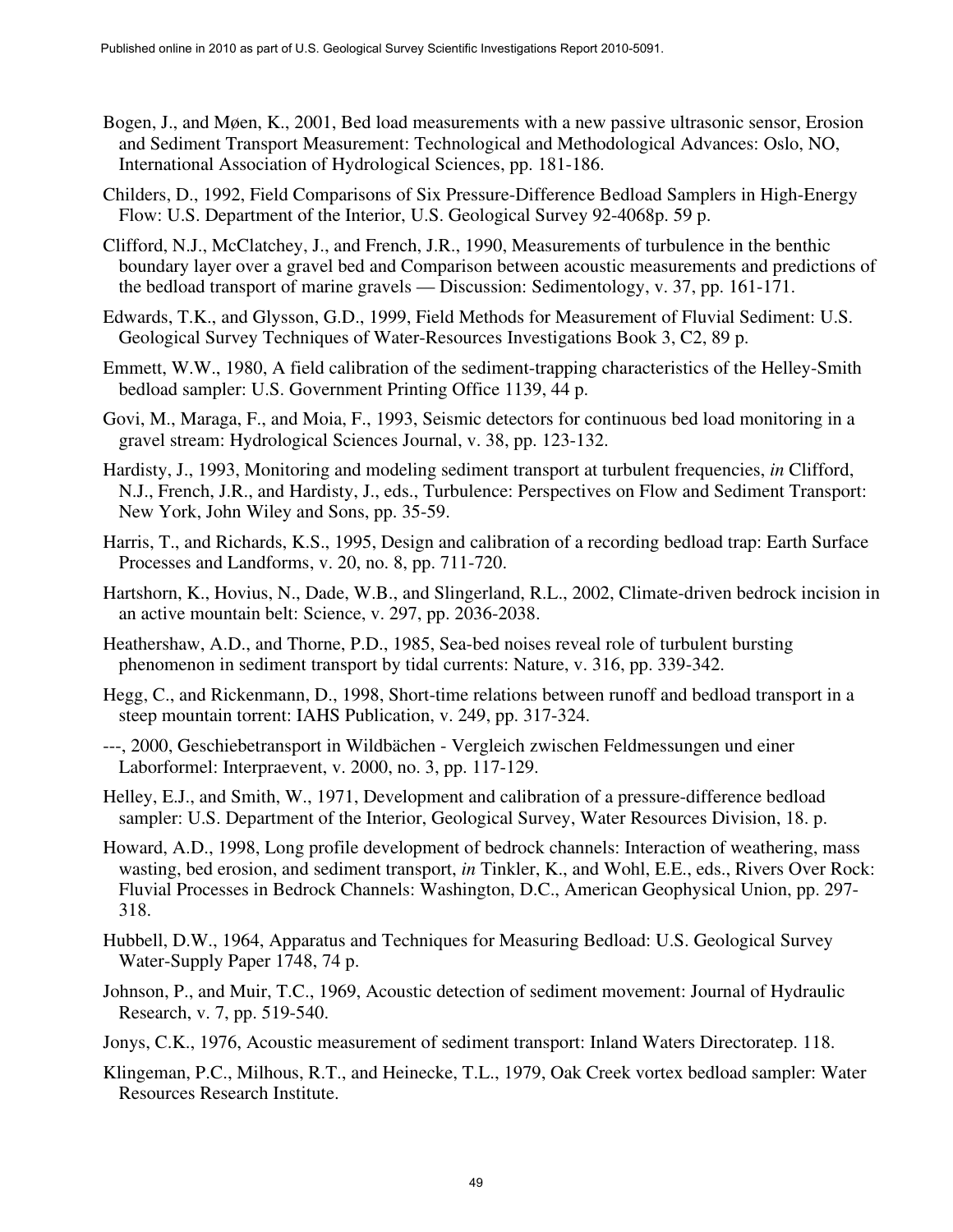- Kostaschuk, R.A., Best, J., Villard, M.A., Peakall, J., and Franklin, M., 2004, Measuring flow velocity and sediment transport with an acoustic Doppler current profiler: Geomorphology, v. 68, no. 1-2, pp. 25-37.
- Leopold, L.B., and Emmett, W.W., 1976, Bed load measurements, East Fork River, Wyoming: Proceedings of the National Academy of Sciences of the United States of America, v. 73, pp. 1000- 1004.
- Lewis, J., 1991, An improved bedload sampler, *in* Fan, S., and Kuo, Y.H., eds., Fifth Federal Interagency Sedimentation Conference: Las Vegas, NV, Subcommittee on Sedimentation of the Interagency Advisory Committee on Water Data.
- Millard, N.W., 1976, Noise generated by moving sediments, Conference on Recent Developments in Underwater Acoustics: London, UK, Institute of Acoustics.
- Nistor, C.J., and Church, M., 2005, Suspended sediment transport regime in a debris-flow gully on Vancouver Island, British Columbia: Hydrological Processes, v. 19, pp. 861-885.
- Reid, I., Layman, J.T., and Frostick, L.E., 1980, The continuous measurement of bedload discharge: Journal of Hydraulic Research, v. 18, pp. 243-249.
- Rennie, C.D., Millar, R.G., and Church, M.A., 2002, Measurement of bed load velocity using an acoustic doppler current profiler: Journal of Hydraulic Engineering, v. 128, no. 5, pp. 473-483.
- Rickenmann, D., 1997, Sediment Transport in Swiss Torrents: Earth Surface Processes and Landforms, v. 22, pp. 937-951.
- Rickenmann, D., Hofer, B., and Fritschi, B., 1997, Geschiebemessungen mittels Hydrophon: Österrechische Wasser- und Abfallwirtschaft, v. 49, no. 11-12.
- Rouse, H.L., 1994, Measurement of bedload gravel transport; the calibration of a self-generated noise system: Earth Surface Processes and Landforms, v. 19, pp. 789-800.
- Sklar, L.S., and Dietrich, W.E., 1998, River longitudinal profiles and bedrock incision models: Stream power and the influence of sediment supply, *in* Tinkler, K., and Wohl, E.E., eds., Rivers Over Rock: Fluvial Processes in Bedrock Channels: Washington, D.C., American Geophysical Union, pp. 237- 260.
- ---, 2002, Thresholds of alluviation in an experimental bedrock channel and controls on river incision into bedrock: EOS Transactions of the American Geophysical Union, Fall Meeting Supplement, v. 83, no. 47, p. H12F-09.
- ---, 2004, A mechanistic model for river incision into bedrock by saltating bedload: Water Resources Research, v. 40, p. W06301.
- Slingerland, R.L., Willett, S.D., and Hennessey, H.L., 1997, A new fluvial bedrock incision model based on the work-energy principle: EOS Transactions of the American Geophysical Union, Fall Meeting Supplement, v. 78, no. 46, p. F299.
- Thorne, P.D., 1985, The measurement of acoustic noise generated by moving artificial sediments: Journal of the Acoustical Society of America, v. 78, pp. 1013-1023.
- ---, 1986, Laboratory and marine measurements on the acoustic detection of sediment transport: Journal of the Acoustical Society of America, v. 80, no. 3, pp. 899-910.
- Thorne, P.D., Heathershaw, A.D., and Triano, L., 1984, Acoustic detection of seabed gravel movement in turbulent tidal currents: Marine Geology, v. 54, pp. M43-M48.